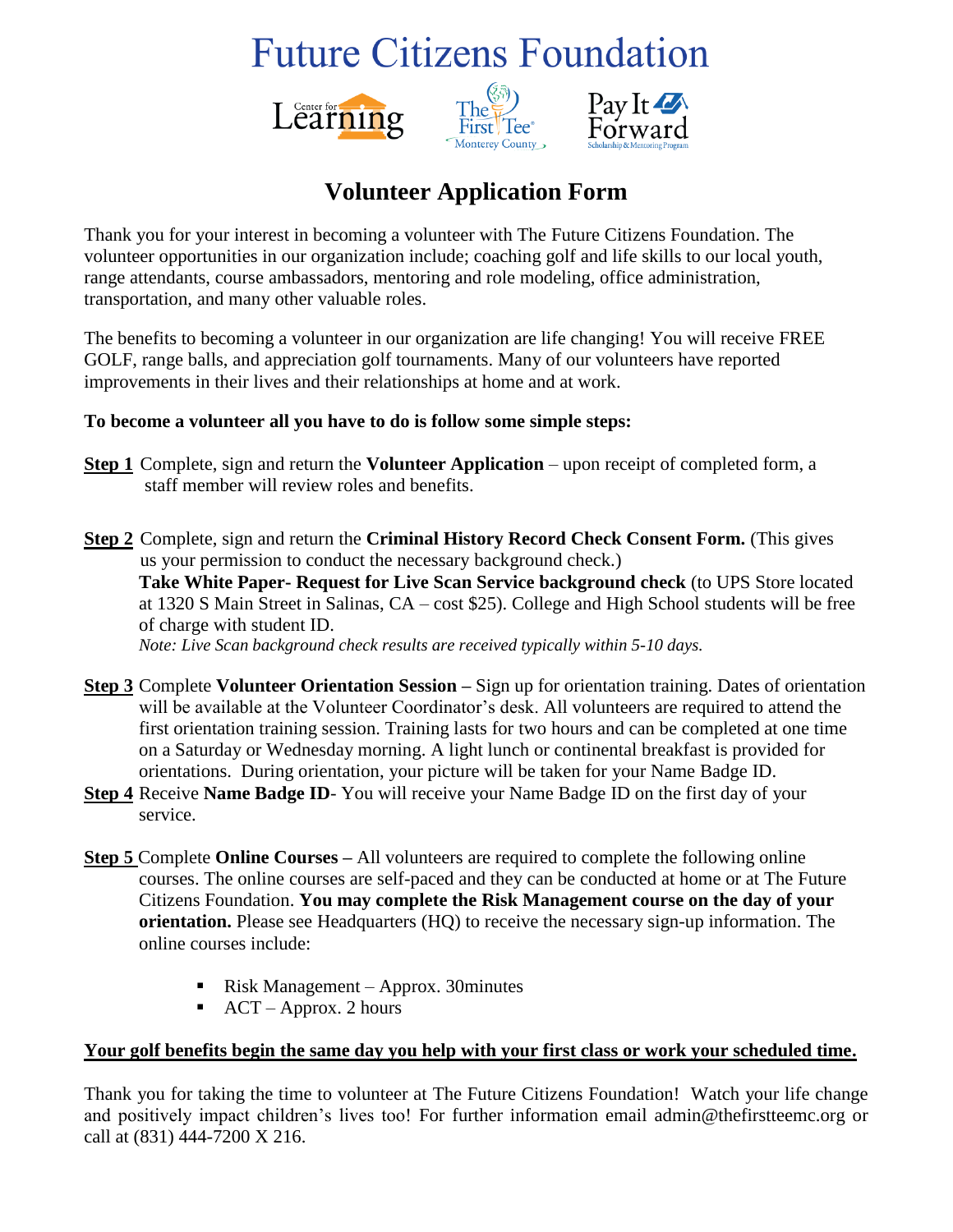

## **Volunteer Application Form**

|                                     |                                                                                                         | Currently attending school? Y__N___ CSUMB ____ If other, list Name                                  |
|-------------------------------------|---------------------------------------------------------------------------------------------------------|-----------------------------------------------------------------------------------------------------|
|                                     |                                                                                                         |                                                                                                     |
|                                     | Newspaper ______ Live Near First Tee _____ Golf @ Facility ________ Company / Professional              |                                                                                                     |
|                                     |                                                                                                         |                                                                                                     |
|                                     |                                                                                                         | Ethnicity: African American___ American Indian___ Asian/Pacific___ Caucasian___ Hispanic___         |
| Multi Racial______ (Optional)       |                                                                                                         |                                                                                                     |
|                                     |                                                                                                         |                                                                                                     |
|                                     |                                                                                                         |                                                                                                     |
|                                     | ,我们也不会有什么。""我们的人,我们也不会有什么?""我们的人,我们也不会有什么?""我们的人,我们也不会有什么?""我们的人,我们也不会有什么?""我们的人                        | Community Affiliations (Clubs, Churches, Service Organizations, etc.): ____________________________ |
|                                     |                                                                                                         | ,我们也不会有什么。""我们的人,我们也不会有什么?""我们的人,我们也不会有什么?""我们的人,我们也不会有什么?""我们的人,我们也不会有什么?""我们的人                    |
|                                     | Have you volunteered with a Youth Group or Youth Agency before? Yes ________                            | No                                                                                                  |
| What did you do?                    | ,我们也不能在这里的时候,我们也不能在这里的时候,我们也不能会不能会不能会不能会不能会不能会不能会不能会不能会不能会。""我们的是我们的,我们也不能会不能会不能                        |                                                                                                     |
| In what capacity could you help us? |                                                                                                         | (Suggestions: Coach, Admin, Transportation, Club Building Maintenance, Web Design, IT,              |
|                                     | Photography, Database Management, Telephone Systems, Subject, Tutoring-please specify, Training, Other) |                                                                                                     |
|                                     | How will your volunteer work affect your family and work responsibilities?                              |                                                                                                     |

 $\overline{\phantom{a}}$  , and the contract of the contract of the contract of the contract of the contract of the contract of the contract of the contract of the contract of the contract of the contract of the contract of the contrac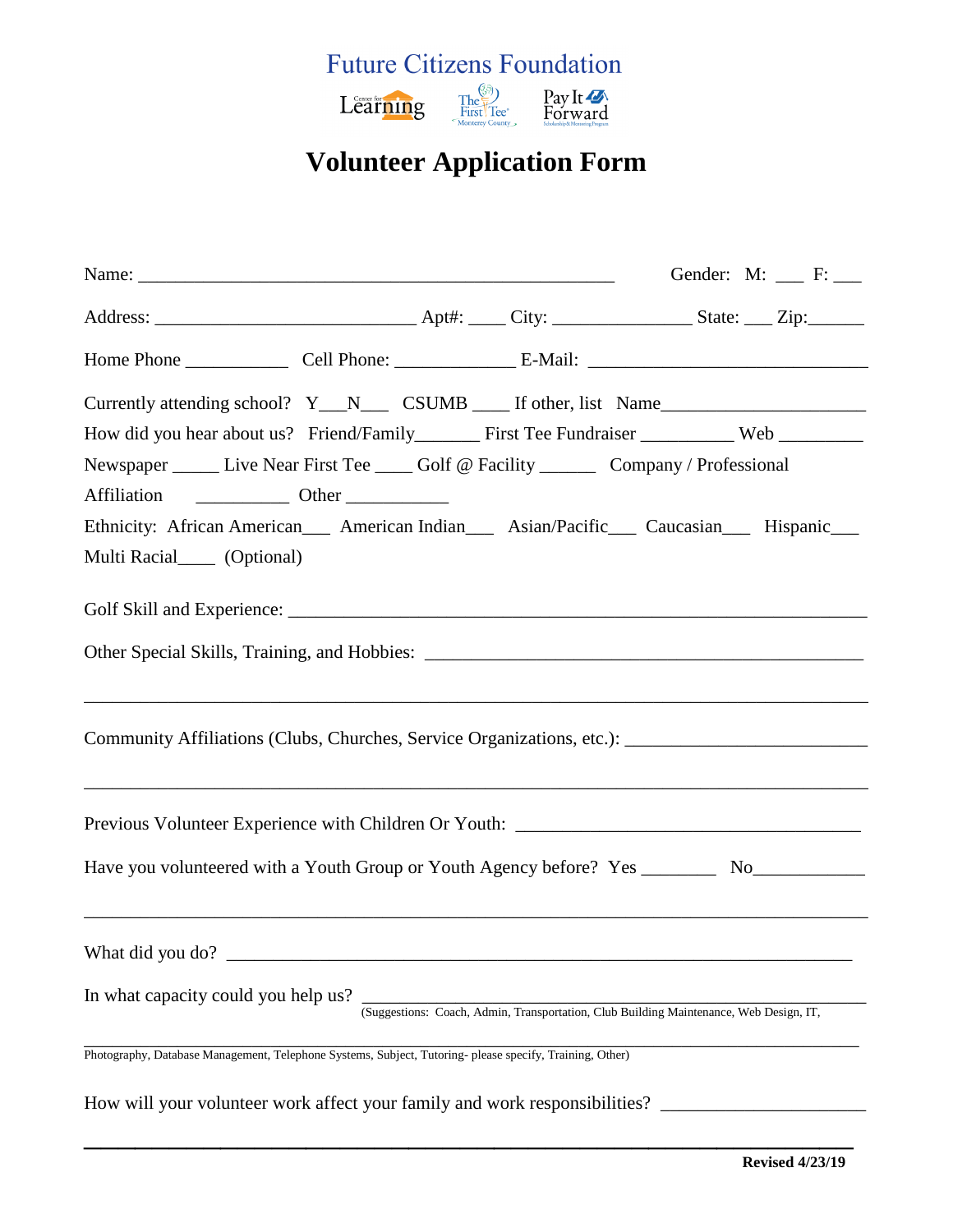| Do you have?<br>• Your own transportation? Yes ___ No___<br>• Liability insurance? Yes __ No__<br>• A valid driver's license? Yes __ No__<br>Have you ever been exposed to an incident of child abuse or neglect? Yes __ No __<br><b>Example 2018</b> Work Phone:<br><u> 1989 - Jan James James James James James James James James James James James James James James James James J</u><br>Please list three professional and/or personal references (not including relatives) with complete<br>addresses and phone numbers below. References will remain confidential.<br>Address<br>Phone<br>2. $\frac{1}{2}$ $\frac{1}{2}$ $\frac{1}{2}$ $\frac{1}{2}$ $\frac{1}{2}$ $\frac{1}{2}$ $\frac{1}{2}$ $\frac{1}{2}$ $\frac{1}{2}$ $\frac{1}{2}$ $\frac{1}{2}$ $\frac{1}{2}$ $\frac{1}{2}$ $\frac{1}{2}$ $\frac{1}{2}$ $\frac{1}{2}$ $\frac{1}{2}$ $\frac{1}{2}$ $\frac{1}{2}$ $\frac{1}{2}$ $\frac{1}{2}$ $\frac{1}{2}$ | Can you make a commitment to The Future Citizens Foundation for at least one year? Yes___No___           |  |  |  |  |
|-------------------------------------------------------------------------------------------------------------------------------------------------------------------------------------------------------------------------------------------------------------------------------------------------------------------------------------------------------------------------------------------------------------------------------------------------------------------------------------------------------------------------------------------------------------------------------------------------------------------------------------------------------------------------------------------------------------------------------------------------------------------------------------------------------------------------------------------------------------------------------------------------------------------------|----------------------------------------------------------------------------------------------------------|--|--|--|--|
|                                                                                                                                                                                                                                                                                                                                                                                                                                                                                                                                                                                                                                                                                                                                                                                                                                                                                                                         |                                                                                                          |  |  |  |  |
|                                                                                                                                                                                                                                                                                                                                                                                                                                                                                                                                                                                                                                                                                                                                                                                                                                                                                                                         | When are you able to volunteer? Days ___ Evenings ___ Weekends___                                        |  |  |  |  |
|                                                                                                                                                                                                                                                                                                                                                                                                                                                                                                                                                                                                                                                                                                                                                                                                                                                                                                                         |                                                                                                          |  |  |  |  |
|                                                                                                                                                                                                                                                                                                                                                                                                                                                                                                                                                                                                                                                                                                                                                                                                                                                                                                                         |                                                                                                          |  |  |  |  |
|                                                                                                                                                                                                                                                                                                                                                                                                                                                                                                                                                                                                                                                                                                                                                                                                                                                                                                                         |                                                                                                          |  |  |  |  |
|                                                                                                                                                                                                                                                                                                                                                                                                                                                                                                                                                                                                                                                                                                                                                                                                                                                                                                                         |                                                                                                          |  |  |  |  |
|                                                                                                                                                                                                                                                                                                                                                                                                                                                                                                                                                                                                                                                                                                                                                                                                                                                                                                                         |                                                                                                          |  |  |  |  |
|                                                                                                                                                                                                                                                                                                                                                                                                                                                                                                                                                                                                                                                                                                                                                                                                                                                                                                                         | What qualities do you feel you have that would enable you to help another person to develop life skills? |  |  |  |  |
|                                                                                                                                                                                                                                                                                                                                                                                                                                                                                                                                                                                                                                                                                                                                                                                                                                                                                                                         |                                                                                                          |  |  |  |  |
|                                                                                                                                                                                                                                                                                                                                                                                                                                                                                                                                                                                                                                                                                                                                                                                                                                                                                                                         |                                                                                                          |  |  |  |  |
|                                                                                                                                                                                                                                                                                                                                                                                                                                                                                                                                                                                                                                                                                                                                                                                                                                                                                                                         |                                                                                                          |  |  |  |  |
|                                                                                                                                                                                                                                                                                                                                                                                                                                                                                                                                                                                                                                                                                                                                                                                                                                                                                                                         |                                                                                                          |  |  |  |  |
|                                                                                                                                                                                                                                                                                                                                                                                                                                                                                                                                                                                                                                                                                                                                                                                                                                                                                                                         |                                                                                                          |  |  |  |  |
|                                                                                                                                                                                                                                                                                                                                                                                                                                                                                                                                                                                                                                                                                                                                                                                                                                                                                                                         | Employer:                                                                                                |  |  |  |  |
|                                                                                                                                                                                                                                                                                                                                                                                                                                                                                                                                                                                                                                                                                                                                                                                                                                                                                                                         |                                                                                                          |  |  |  |  |
|                                                                                                                                                                                                                                                                                                                                                                                                                                                                                                                                                                                                                                                                                                                                                                                                                                                                                                                         |                                                                                                          |  |  |  |  |
|                                                                                                                                                                                                                                                                                                                                                                                                                                                                                                                                                                                                                                                                                                                                                                                                                                                                                                                         |                                                                                                          |  |  |  |  |
|                                                                                                                                                                                                                                                                                                                                                                                                                                                                                                                                                                                                                                                                                                                                                                                                                                                                                                                         |                                                                                                          |  |  |  |  |
|                                                                                                                                                                                                                                                                                                                                                                                                                                                                                                                                                                                                                                                                                                                                                                                                                                                                                                                         |                                                                                                          |  |  |  |  |
|                                                                                                                                                                                                                                                                                                                                                                                                                                                                                                                                                                                                                                                                                                                                                                                                                                                                                                                         | Name/Relationship                                                                                        |  |  |  |  |
|                                                                                                                                                                                                                                                                                                                                                                                                                                                                                                                                                                                                                                                                                                                                                                                                                                                                                                                         |                                                                                                          |  |  |  |  |
|                                                                                                                                                                                                                                                                                                                                                                                                                                                                                                                                                                                                                                                                                                                                                                                                                                                                                                                         |                                                                                                          |  |  |  |  |
|                                                                                                                                                                                                                                                                                                                                                                                                                                                                                                                                                                                                                                                                                                                                                                                                                                                                                                                         |                                                                                                          |  |  |  |  |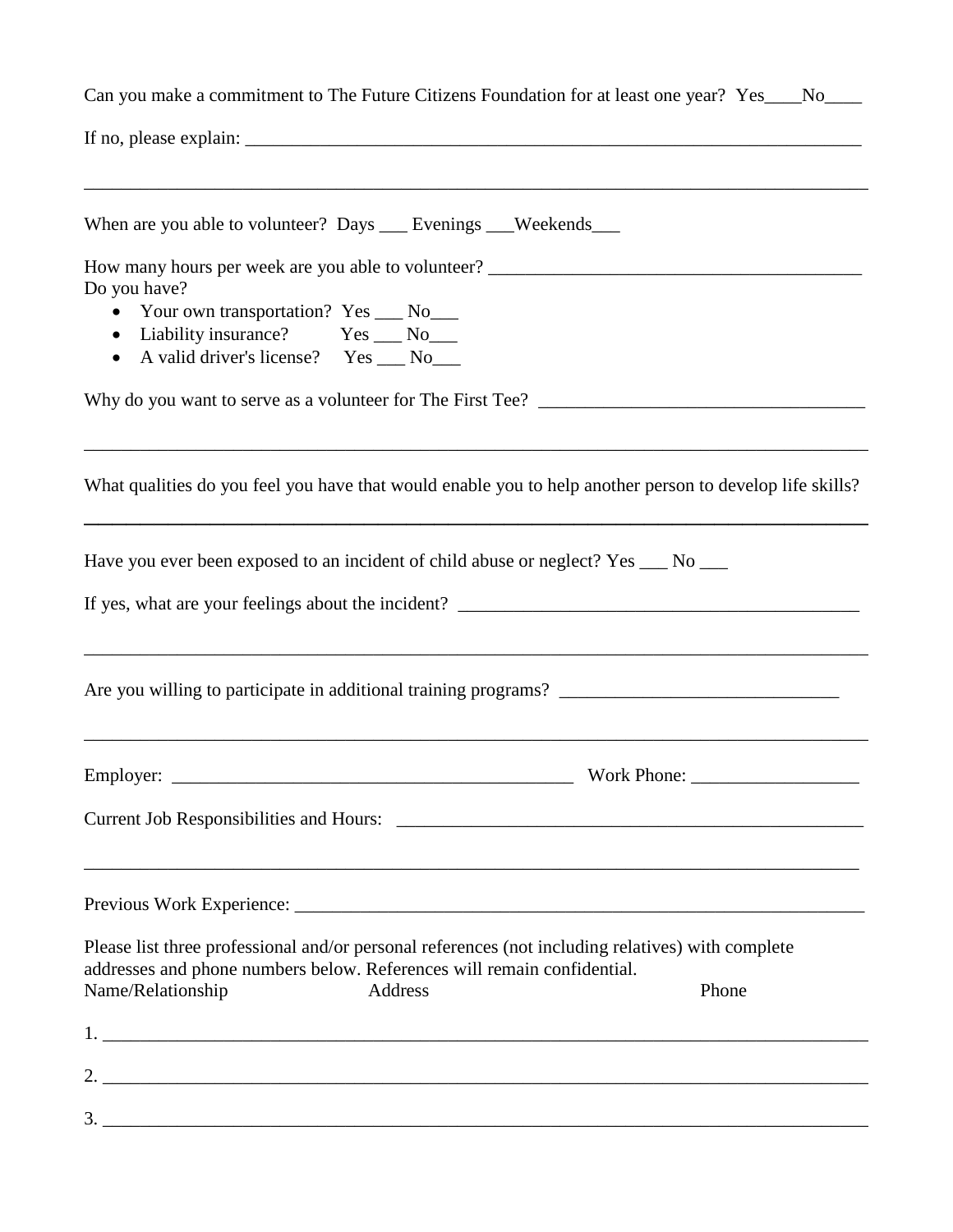## **Future Citizens Foundation**



### **CERTIFICATION AND ACKNOWLEDGEMENTS**

Pursuant to my participation as a volunteer, I recognize that there are risks and possible injuries that one may sustain through such participation, including, but not limited to the following:

- (i) being struck by a golf club or golf ball;
- (ii) being struck by a golf cart or other vehicle;
- (iii) falling due to terrain;
- (iv) injuries arising from sports, physical exertion, or activities;
- (v) injuries arising from lightning, heat, cold, rain or other weather related factors; and
- (vi) any other injuries or damages, including death, I may sustain as a volunteer.

In return for being permitted to participate as a volunteer, I assume all risks associated with my participation and agree that I, my assignees, heirs, distributes, guardians, legal representatives, and all those claiming through me, release, waive, hold harmless, and agree not to make a claim against or sue The Future Citizens Foundation or any of its employees, agents, or volunteers, on account of injury or damages, including death, resulting from my participating as a volunteer.

I have fully and carefully read this release, fully understand its contents, and sign it of my own free will.

I hereby authorize any organization affiliated with The Future Citizens Foundation to investigate my background as necessary for the consideration of my application.

I further authorize all persons, schools, companies, organizations, credit bureaus, and law enforcement agencies to supply all information concerning my background and to furnish reports thereon and I hereby release them and any organization affiliated with The Future Citizens Foundation from any and all liability and responsibility arising from their doing so.

I certify that the answers given by me to all questions on this application and any attachments are, to the best of my knowledge and belief, true and correct and that I have not knowingly withheld any pertinent facts or circumstances. I understand that any omission or misrepresentation of fact in this application may result in refusal of or separation from volunteer service upon discovery thereof.

| Applicant's Name:        |          |  |
|--------------------------|----------|--|
| (Please Print)           |          |  |
| Driver's License Number: | Expires: |  |
| Applicant's Signature:   | Date:    |  |